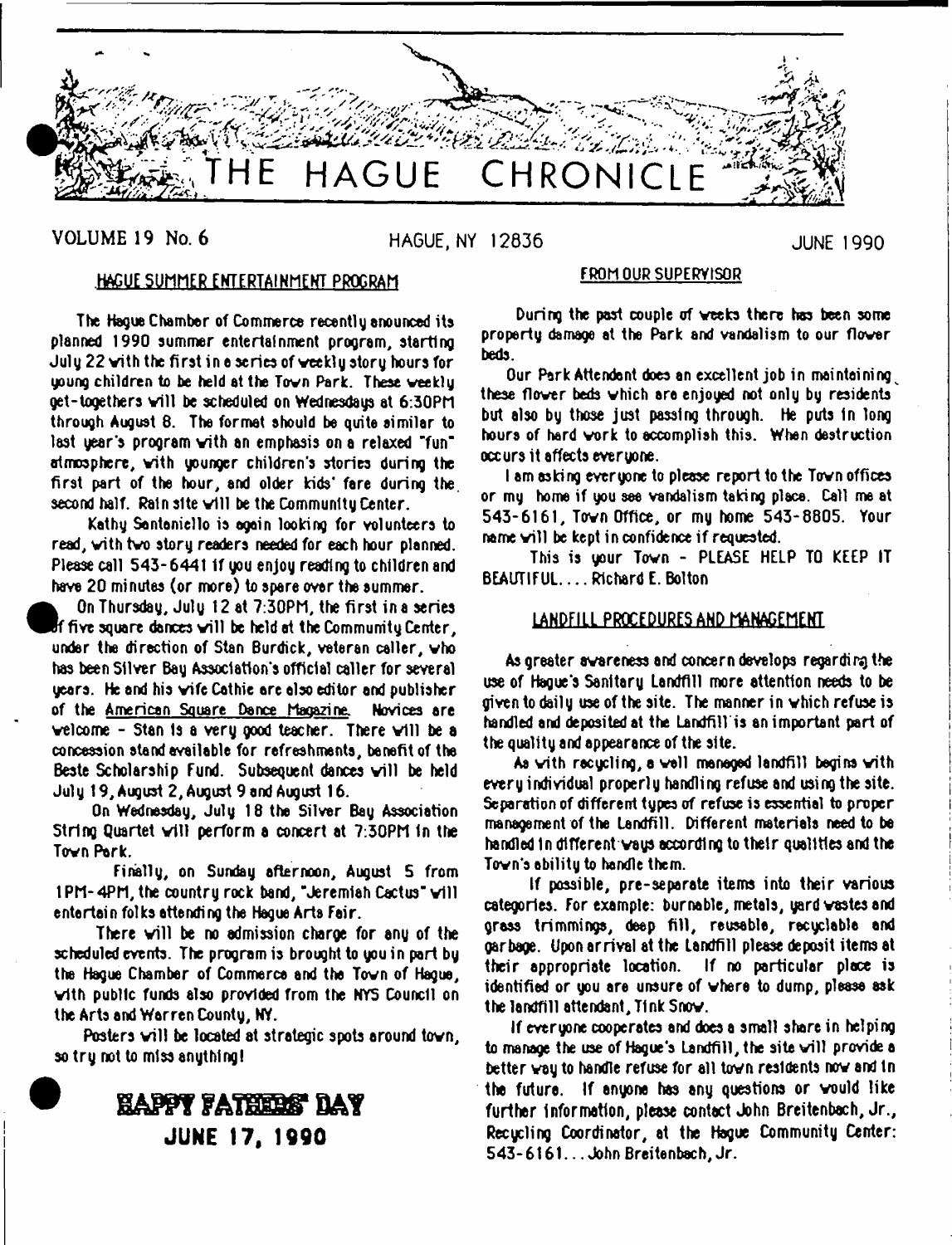## CUB SCOUT PACK 21 KIVS

Pack 21 is winding up its first season of Scouting vith some fun and exploration of our and surrounding communities.

Den **\*1** visited the Hague Fire Dept, on the day delivery of our new embulance. They of delivery of our new ambulance. christened It vith their finger and footprints. The ride back to the Community Center ves a thrill (love that horn!) Thanks to all the firemen for their time and patience. Hay be some future firefighters here!

The Vebelos visited the Great Escape for some of those tummy-tumbling rides and entertaining shows. Dens <sup>#1</sup> and <sup>#2</sup> ventured to Natural Stone Bridge and Caves and gazed on some "avesome" sights. Almost lost a fev in Peter Pan's Peephole! The Cubs of Den \*1 tried their skills at bovling earlier in the veek - those volf hovls resound in the alley after a strike! And if any parent vaats a real thrill, just take a group of 8 and 9 year old boys out for pi2za (huh, C&l T&S?)

Congratulations goes out to those eager Cubs vho are earning their Scout badges. In Den # 1, Vyatt Veils and Peter Hutchinson have achieved the rank of Volf and have earned gold and silver arrov points., Adam Villiamsen has added 4 silver arrov points to his credit.

Decorations are mounting in Den *\*2* - silver arrov points to Craig Smith, Nathan Lavrence (2), Thor Gautreau. James Girard, Chris Frasier, and David Fitzgerald. And in Den \*3, Perry Girard, Jr. quickly gathered 4 silver arrovpoints in the Volf rank.

A special pack meeting vill be held on Saturday, June 16 at 7PM at the Community Center.<br>Awards. recognitions. entertainment and recognitions. refreshments vill be enjoyed by the Cub Scouts and their families. Come on out grandparents!

Thanks to all vho helped us by supporting our successful'fund raiser. The boys are enjoying their activities and the badges this helped us provide.. XC

#### FIRE DEPARTMENT RUMMAGE SALE SCHEDULED

Ida May, has announced plans for a rummage sale to be held at her home on Nev Hague Road during the second veek of August to benefit the Hague Fire Department. She hopes that any of our readers vho might have anything for the sale vill call her at 543-6029 for pick-up, or things can be left at her home at any time. There vill be more about this next month. (lust wanted to get you prepared!)

# HAGUE VOLUNTEER FIRE DEPARTMENT

Emergency Calls: 6 calls

|  | 238 miles |
|--|-----------|
|--|-----------|

**- 2 -**

43 1 /2 patient hours

1 6-hr. mutual aid call

Fire Calls: 1 fire. (Frasier trailer), and 1 call to Springdale Manor to investigate LP gas leak.

The nev ambulance has arrived and is fully equipped, ready to go. The Fire Department would appreciate all the help it can get to pay for this beauty. Your generous contributions will be Your generous contributions vill be greatly appreciated.

## NLGYC YOUTH PROGRAM

Have a summer filled vith fun, learning to sail, svim and play tennis. Northern Lake George Yacht Club at Friends Point is again offering instruction in sailing, svimming and tennis from July 2 to August 17. The program begins Monday. July 2 vith registration at the club at 9AM. Program hours are 900 to 1:30 Monday through Thursday. Members and non-member children, aged 7-17, are velcome to participate.

For additional information please call Lari Dhein at 543-6278 or the Northern Lake George Yacht Club at .543-6533 after July 1.

#### HAGUE SENIOR CITIZENS CLUB

The regular meeting of the Hague Senior Citizens Club vill be held on Tuesday. June 26. at 1:30PM at the Hague Community Center. Plans for the July picnic vill be discussed. Folioving the business meeting, a movie vill be ihovn.

On Tuesday, June 19th there vill be a social hour at the Club room. Bring your knitting, mending, or a deck of cards. This vill be at 1:30PM.

All Seniors (50+), seasonal or year round are invited to share our programs. There are no dues to belong to our group. Suggestions for future programs are velcome.

#### HAGUE FISH AND GAME CLUB

has invited County Council to a meeting on July 5 at 7:30PM to speak on "The Future of the Adirondack This will be held at the Fish & Game. Clubhouse.

Governor Cuomo's Commission on the Adirondacks in the 21st Century has recently, published a report vhich has been very contrversial. This vill afford an opportunity to find out more about this report. All are velcome.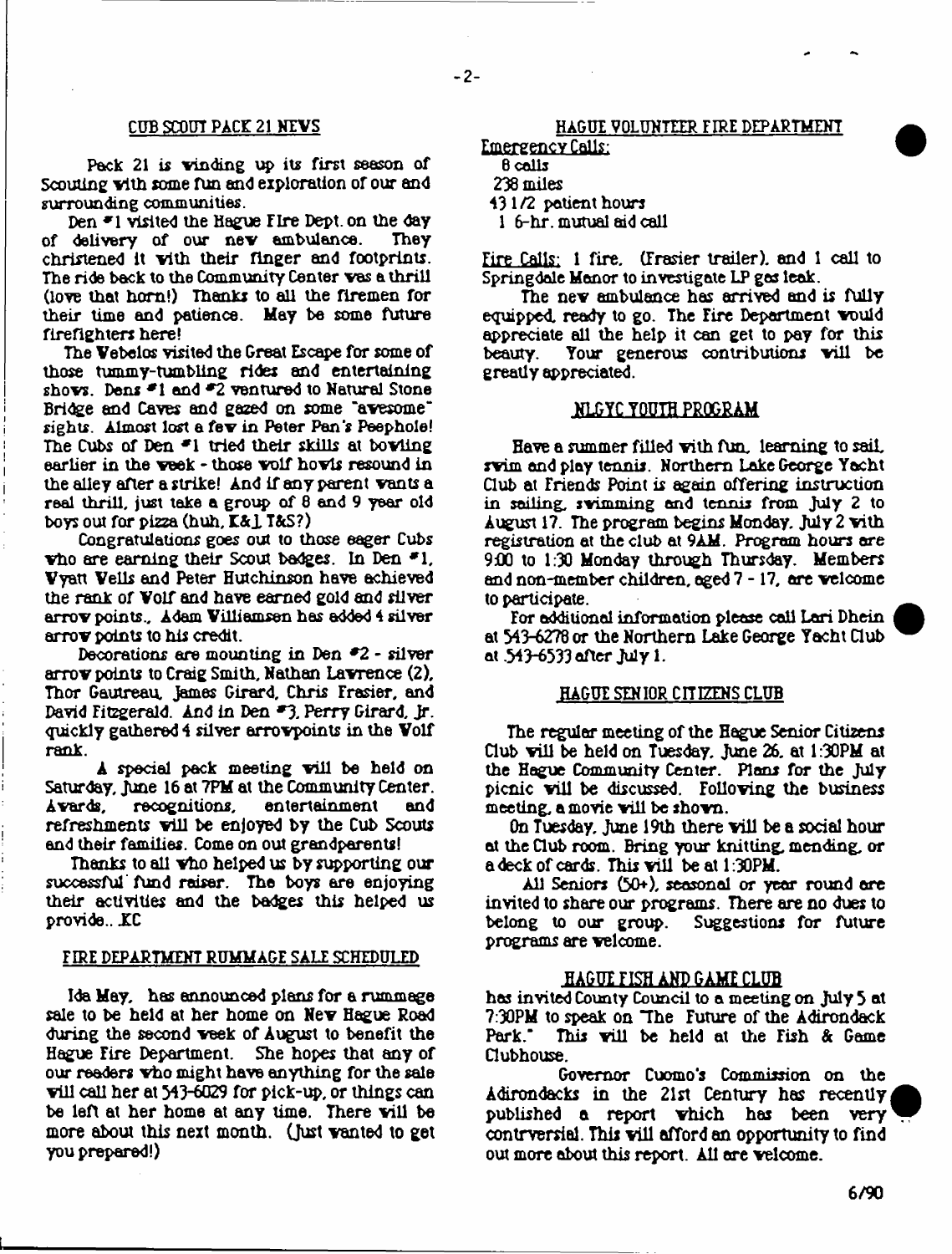#### TOVN BOARD MEETING - 6/12/90

Shavn Veltman of Clough Harbour Associates gave a presentation on the proposed vaste vater treatment system. They vere retained by Varren County to do a basis of design report, assessing the needs for Hague Tvo years ago a \$5,000 grant vas avarded and all the preliminary information vas gathered during the past tvo summers.

Three loans have been made available up to 3 million dollars at 2ero percent interest for tovns vho opt to use innovative and alternative technologies. Many communities have shovn an interest in applying for these loans and Hague seems to have a very good chance of getting this kind of loan if they go vith this type of system.

Mr. Veltman explained that the system that he ves investigating vas developed at Cornell University by Dr. Villiam Jevell. He shoved slides of the pilot reactors and ansvered a number of questions from interested residents. Clough Harbour vill be vorking vith Varren County and Supervisor Bolton to further research this system. They will be traveling to Cornell to tour this facility in the near future.

The former ball field is the proposed site of the facility. It vould cost 10 to 20 thousand dollars a ar to pump up to the system. If there were no E n d in g available ve could definitely not afford doing it. One benefit of this type of system is that it can be added to from time to time as needs arise. It vould incorporate the area from Cape Cod Village to Yard's Marina on Rt. 9N and on Rt. 8 up to Rock and Rye turn. There vould probably be at least tvo or three pump stations.

In other business, a letter of appreciation for the use of the Community Building from the Church of the Blessed Sacrament and a letter of thanks from Mitchell Frasier. A letter from DOT asking people to be tolerant of the inconveniences vhich vill fall on them during the construction of Rt. 8 this summer. They are striving for a Nov. completion date.

On June 21 there vill be an informational meeting on landfill fee schedules at 6:30PM at the Community Ctr.

Reports from Committees: Bldg. and Grounds - Posts for public boat dock vill be installed next veek by highvay crev. Highvay - Assisted county this veek in placing culverts on county road. Recreation A Promotion - BASS Tournament Steak Roast Sat. nite behind.  $\bf$  pch side. Amish quilt show and bake sale July 1?  $\overline{\mathbb{R}^n}$ om 10AM-6PM at Community Ctr.

A Resolution  $\bullet$ 6 vas passed transferring \$30,000 from Unexpended Balance Account to Sanitary Landfill Account. (As part of closure costs)

Bids for concrete vork for the landfill are being let out.

On July 3 at 6:30PM there vill be a meeting at the Community Center regarding recycling in Hegue. The Bagdon Environmental Consulting Group vill be represented and it is hoped that local residents will be there to find out vhat Hague Is doing and vhat ve vill be doing in the future.. BD .

#### ZON IMG BOARD Of APPEALS ^3/21/90.

The application for an interpretation by the Board submitted by Mr. & Mrs. Chris Ginn has been vithdravn.

Mr. David Darrin and Mr. Robert Joy, architect, appeared before the Board to discuss their proposal to rebuild Mr. Darrin's boathouse. Extra storage is needed and financially it vould be more economical to add the space onto the existing building rather than build another boathouse at a dilTerent location on the shoreline (as alloved by the ordinance). They also feel that the character of the area vould be preserved and enhanced by the proposal. The Board scheduled a Public Hearing for June 28 at 7PM.

#### PLANNING BOARD - TUNE 7, 1990

Three public hearings vere held concerning 2 minor subdivisions and a lot line change. There vere no comments either for or against any of the proposals from the floor. Following the public hearings the regular monthly meeting opened at 7:32PM.

Martin Fitzgerald presented his proposal to subdivide his 2.31 acre parcel on the vest side of NYS Rt 9N under section 8.020, Gifts and Devises. The proposal meets the requirements of gifts and devises and passed unanimously.

Dan Vallace's proposed 3-lot subdivision on Vest Hague Rd. vas passed unanimously vith the condition that any development vill comply vith the APA. fresh vater vetlands regulations.

Steve & Marilyn Priore's proposal to subdivide their existing residence and approximately 3 acres from their Green Acres By-the-Brook Campsite vas unanimously approved since each parcel exceeded the minimum acreage required for their zoning district and land use. George Vilson s proposed lot line change vas approved unanimously vith the condition that there be no additional expansion of any of the buildings in any<br>manner what-so-ever and that the parking manner what-so-ever and encroachment on their neighbor's land to the north be discontinued.

David Darrin and his architect, Robert joy presented the practical difficulty that Mr. Darrin vould have if he vere required to limit the height of his proposed boathouse to the ailovable maximum height of 16\*. Mr. Darris is proposing to demolish all but the cribbing of the existing boathouse. The existing boathouse has a foot-print or 30 6' x 37 1 *n \* A 20 x 37 1ZZ area of the

 $(Cont. on p.4)$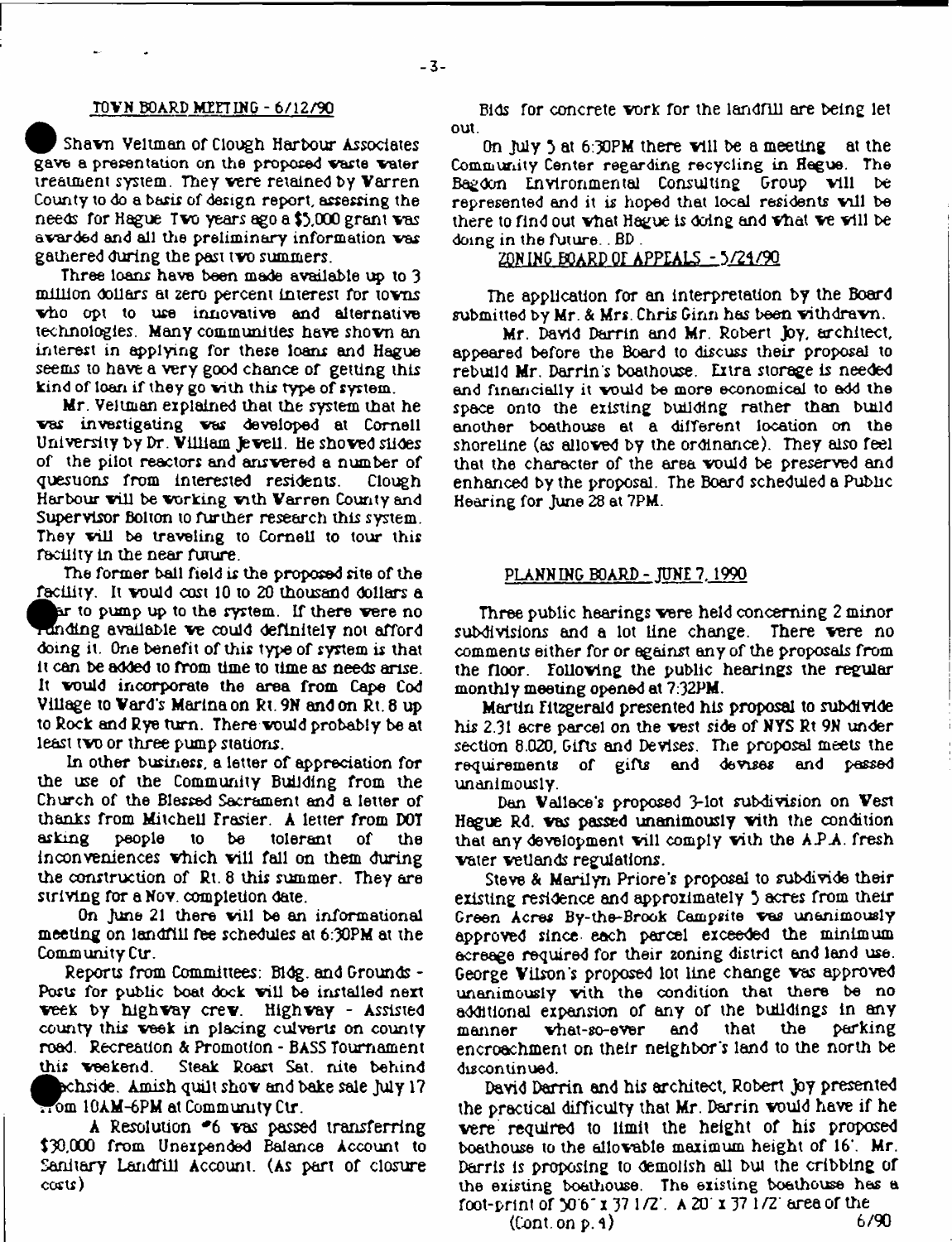#### Planning Board (Cont. from p.3)

existing boathouse on the vest side of the docks vould become 2 stories viih a height of 26 6" at the ridge. The deck area above the boat slips vould have a maximum height of 13'6'.

The practical difficulty is the need for TOO sq. ft. of additional storage space for voter related items. The second story would provide this storage space. Mr. Darrin presented 3 allovable options to create additional storage space if the requested variance is not granted. Those options are:

1. Increase the foot-print of the existing boathouse.

2. Build a detached TOO sq. ft storage building 50' vest of the existing boathouse.

3. Build a second boathouse near his south property line.

The Board unanimously approved to recommend to the Zoning Board of Appeals that the height variance be granted vith the folloving conditions:

1. No further enlargement of the proposed boathouse as shovn on the 6/7/90 plan vill be alloved.

2. No additional boathouse, docks or lakeside storage buildings vill be permitted on the property.

3. That the 2nd floor attic vill be used only for the storage of boats and other related equipment.

4. No plumbing or living facilities vill be permitted in the proposed boathouse.

A public hearing was scheduled for  $\frac{1990}{2}$ (the next Planning Board meeting) at 7PM on the Darrin variance request

A site visit vas scheduled for the building formerly called the 'Locust Inn", located at the intersection of Rt. 9N and 8. James J. Coates plans to purchase the property and vould like to open a country inn vith dining rooms, a tap room end bedrooms.

# **VILLY C'S MAY/JUNE VEATHER NOTES**

The most distinguishing veather features for this year's month of May vere the number of rainy days, vith a total for the month of 6.14'. The month also ended up to be cooler than normal. Ve only reached into the 80's on two days, we had some  $70^\circ$  reading days but 65% of the time the high for the day never got out of the 60\*s. On tvo days, the 5th and 11th, the high for the day only reached 46 1/2® and 49 1/2\* respectively. Our maximum reading for the month vas on 84® reading on the 28th. Our minimum, lakeside, vas a 38® reading that ve managed to hit on four separate days, the 3d, 8th, 12th and 24th. That hasn't happened very many times, particularly vith that vide a spread in the days. Another example vas on the 2 9th when it reached 64° at 12.01 AM, the high reached 64º at 12:01 am, the high reading for the day. while at 12 noon on the same day it was only  $52<sup>°</sup>$ . Our original long time Mt. top observer has returned for a brief respite and in the vernacular of equal this and that mode, ve put that veather person right to vork. A report of 34® on the 22d and 36® on the 24th vere duly noted. It 's good to have an old friend back. Ve've missed you. In spite of all this cooler veather in May ve are still 5.7% varmer than normal for the heating degree season vhich ends June 30th. May also proved to be vindier than normal. The highest gust vas 39MPH on the 6th. but ve had four other days vith speeds in the 30 s and nine more days in the 20's. Ve had one more day vith some mild thunder boomers, in addition to the tvo days reported last issue. Ve gained one hour arid five minutes of daylight during May. Think about it, here ve already are in June as ve vrite these notes. After June 21st the days will be getting shorter. I knov that you really don't vant to hear that, but that's the vay the vorld turns.

June is valiantly striving to do better by us. veathervise, and in some respects it is having a modicum of success. Ve have had five days vhere the temperatures have reached into the 80's. That's good nevs. Ve have had rain on seven of the eleven so far. That's bad news, but the volume has been minimal which means it has been in the form of showers. That's good news. We had a three day<br>stretch earlier in the month where the stretch earlier in the month temperatures never got out of the 60's. On one of those days the lov temperature. Mt. top veas 36® and today, the 11th, it looks like the high temperature vill be 58®. Ve have had a strong NNE vind vhistling along in the 30MPH range with a top gust of 46MPH and light rain throughout the day. Needless to say this has kicked up a reasonably impressive chop vith the vavex regularly crashing over the dock. The air temperature at 4:35PM today is 58®. the vater temperature 59®. This is all bad nevs. It is the sort of veather one might expect in late March. The good nevs is that the sun is just starting to break through and at the very least we expect the temperatures to moderate along vith some more seasonal summer veather over the next fev days. The nev summer colors have arrived in all their summer splendor. The gypsy moth activity is going on, but so far it doesn't seem too severe. Perhaps the cooler **veather** is not to their liking. The black flies and mosquitoes, hovever. think it is marvelous. Ve vill have to avail the progress of the gypsy moth and see what occurs with the warmer temperatures, which we do indeed hope are soon upon us. Enjoy!!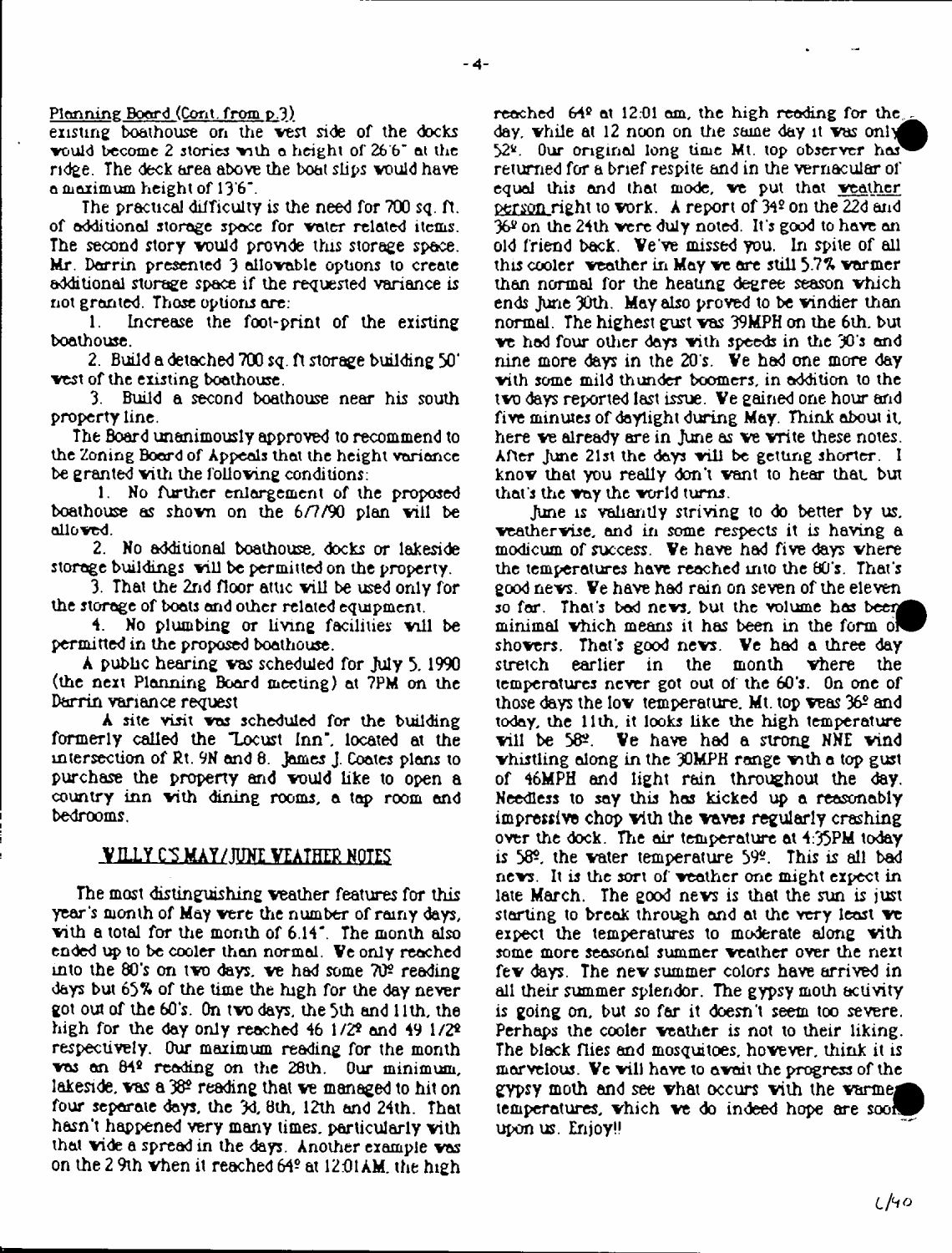# <u>ocal men and vomen arrested in drug ring</u>

Bernard Denno, 43, Hague, and his vife, Linda O'Neill, 37, vere sentenced to jail for distributing cocaine in Varren County on October 4. The Dennos vere among nine people linked to a Varren County drug operation. Bernard Denno vas sentenced by U.S. District Judge Cholakis to an eight-month term and his vife received a ten-month sentence. Assistant Attorney Donald tinsella said the Dennos had a relatively minor role in the drug ring.

A suspected ring leader, Ronald Hansen, no age available, of Norvalk, CT vas sentenced Tuesday by US. District Judge Thomas McAvoy to 6 1 /2 years in prison, fined \$20,000 and required to forfeit to the government his restaurant , "The Hearth\*, located at Silver Bay.

Officials have said the group had ties vith drug rings in CT, NYC and Columbia A raid in Oct. by the Drug Enforcement Administration yielded vhat authorities said vas the largest amount of cocaine - 2 kilograms, vorth \$600,000, ever seised in Varren County. Also confiscated vere cash and jevelry vorth an estimated \$34,000. Previously Norma **Farr, 42, of Norvalk pleaded quilty and vas**<br>tended to 41/4 years behind bars. Donna Veno,<br>42, also of Norvalk vas sentenced to 3 years on<br>probation. Kinsella said charges against two<br>detendents lames. Wheeleck an of Homd tended to 4 1 /4 years behind bars. Donna Veno, 42, also of Norvalk vas sentenced to 3 years on probation. Kinsella said charges against tvo derendents, James Vheelock, 40, of Ticonderoga and Ronald Parr, age unavailable, of Norvalk vere dismissed for lack of evidence.

## AN INTERESTING INHERITANCE (Or Do Ve Mean THE LONG ARM OP COINCIDENCE?)

On January 1, 1987, a US. Post Office vas established in Silver Bay in Vilson's Hotel (nov incorporated into a section of The Inn at Silver Bay Association.) Mr. John J. Vilson, Prop., vas postmaster.

In 1899 the position of postmaster passed to Mr. James Adams vho vould continue in his post until his death. Mr. Adams moved the post office to his home, a building on the vesterly side of the tovn road that vinds through the Silver Bay Association, and about opposite vhat is nov Morse Hall on the Silver Bay Association campus. A fev years later Ur. Adams built a small building near his house to accommodate the business in the summer months; in vinter the post office moved back into his snug ^fcse. In the present Silver Bay Post Office are partures of Mr. Adams, his post office and his transportation system - a vheelbarrov. vith the mail sacks, vith vhich Mr. Adams met the lake steamers at the Silver Bay boat dock. \*\*\*\*\*\*\*\*\*\*\*\*\*\*\*\*

*A boreJperson is a boring person..* .(A Momilie)

Mr. Adams died in 1914, leaving a line of descendants vho have been postal employees. His daughter. Mary Adams Church had been his clerk. A granddaughter, Ruth Church Fitzgerald vho grev up in the house across the road from the the present Silver Bay Post Office, became the postmaster at Fort Ticonderoga and served for 14 years until the post office vas discontinued. Her daughter, Mary serves in the Crovn Point Post Office and the great great great granddaughter of Mr. Adams, a clerk in the Ticonderoga Post Office, Mrs. Jody Edson, is currently serving as Officer -in -Charge at the Silver Bay Post Office vhile its postmaster, Mrs. Joan Dillon is performing a similar service in the Hague Post Office.

.. .eva

#### STORM IN VEST HAGUE

Vhen a dark cloud appeared on the northern horizon early on the afternoon of May 25, people in the vicinity of the Nev Hague/Vest Hague/Cold Vater Canyon Roads intersection expected a quick spring thunder shover. The day had been sunny and mild until then and a tvo-engined airplane had been spraying for gypsy moths during the morning over areas vhere eggs had been spotted earlier in the season. So it came as a surprise vhen the cloud touched very lov and one could hear a "2ing-2ing-2ing" in the trees and along the electric vires. It became apparent that, instead of thunder, lightning and heavy rain, moth-ball size hail vas svirling and thrashing against trees, houses, roads and vehicles. The sound vas deafening!

Animals trembled, cars came to a complete stop, leaves shredded onto roads and yards and people remarked, "I vould not have believed it if I had not seen it!' The commotion continued for fifteen minutes, vith the sound of the hail rising and falling as the vind hovled or died dovn. Quick-thinking photographers reached for their cameras as the ground turned vhite.

By 2PM the temperature had dropped 15 degrees and the storm subsided. For some time aftervard people vere cautious about stepping outside as the accumulation of hail and shredded leaves made it very slippery. At 9PM some hail stones still had not melted.

Fortunately this vas a localized storm, probably vith no more than a half-mile path at this upper elevation. Miraculously Graphite escaped its effects, as did the lakeside hamlet and Silver Bey-Sabbath Day Point area.

.1M

*Just because parents are ai/oved to Jo som ething Joesn it mean kids get to Jo the same thing.* . . . A Momilie)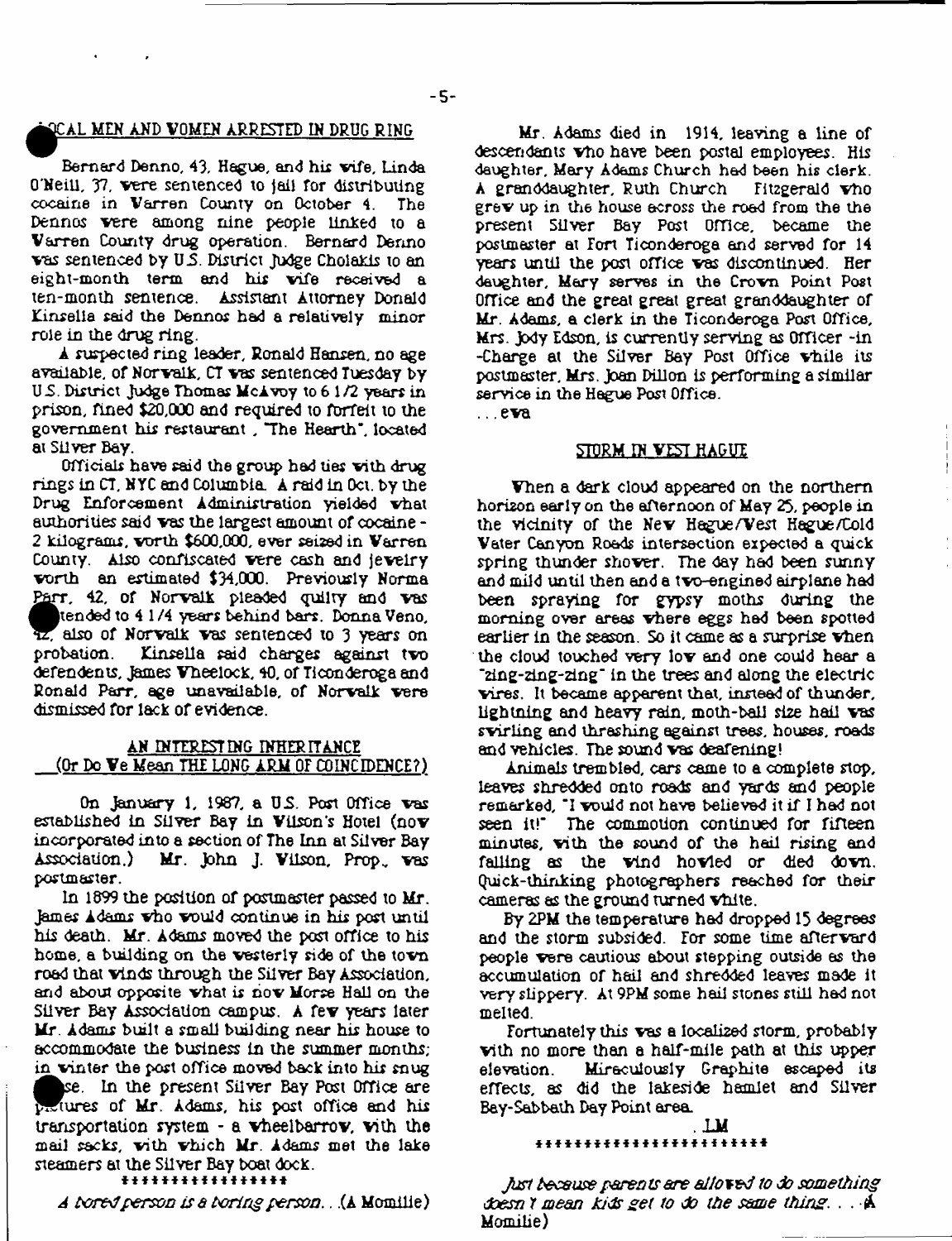#### QUICK REFERENCE FOR RECYCLING IK HAGUE (To cut and out and post)  $\frac{4\pi\pi}{3}$   $\frac{4\pi}{3}$   $\frac{4\pi}{3}$

The folloving are the items vhich are nov being recycled in Hague. As more items are added, ve vill keep you informed:

CLEAR CLASS BOTTLES & JARS - Colorless glass bottles and jars only. Clean & remove caps & lids (labels and rings are OK). NO ceramics, drinking glasses, pyrex. vindov glass, mirror glass, light bulbs, or glass vith vicker or plastic mesh covering. Each of these is either a different kind of glass and/or presents problems for the recycling industry.

NEV SPARER; - Remove and discard all colored inserts. Keep dry and clean. Nevspaper soiled vith point or grease is not recyclable. Place in neat stacks or in brovn paper bags (do not tie in bundles or place in plastic bags). NO magazines, telephone books, or other household paper.

STEEL CANS ("TIN CANS\*) i.e. soup & dog food cans. Test vith magnet if it attracts the can. it's OK. Clean, rinse and remove labels. Vhen possible remove top and bottom, place them inside, and flatten the cans. NO caps and lids from other food and beverage containers (they often have plastic or cardboard in them).

"MILK JOG PLASTIC\* (High Density Polyethylene) - Cloudy (opaque milk, cider, and vater jugs are OK. Caps should be removed. Please rinse out veil and  $"$ stom $p"$  flat.

HAGOE LANDFILL HOURS FOR SUMMER ARE 12 NOON UNTIL 5PM. SEVEN DATS A VEEK. Someone is there to help you, if needed.

#### AMERICAN LEGION

American Legion Post 1538 has announced a change in the July meeting date and time. It vill be held on July 5 at 8PM.

The American Legion has a supply of American flags available for sale at moderate prices. For information contact Ray Laundree, Bernie Clifton, or Commander Don Davis. Be sure to get yours in time for July 4.

## HAGUF MIN ARRESTED IN TRAILER FTPF

The trailer home of Holly (May) Frasier, Rt. 8. vas burned to the ground on Friday, June 8. Holly and her tvo children vere not at home at the time of the fire and there vere no injuries. Hague Fire Dept responded, but it vas completely out of control by the time they arrived.

Roy Scott Bayes. Queensbury and Eric Paul Frasier, Hague vere charged vith the third degree arson. Both men vere arraigned by Queensbury Tovn jus tic Villiam Bacas on FRiday and sent to the Varren County Jail vith no bail.

# TICONDEROGA FESTIVAL GUILD . \* *m* n

The Ticonderoga Festival Guild summer season got off to a resounding start on Saturday night June 9 ^ ^ vhen Gene Krupa's Orchestra came to the Ti High School.

The first regular concert of the season vill be held on Tuesday, July 10 featuring Epic Brass Quintet who will be<br>program for the Arts Trek VIII program vill perform for the Arts Trek VIII (children's) at 10:30AM on July 11. The Foot and Fiddle Dance Co. (clogging, tap, vestero sving, accompanied by fiddle tunes, country ballads and rockabilly music) vill perform on July 17. All evening concerts are at 8PM under the tent in Ticonderoga.

This year the Guild vill again sponsor a Friday night series, starting off on July 13 vith "SHovtime\*, an area talent shov. Anyone vho has talent and vould like to participate may contact Julie Mac Alpine-585-8291. The Lamplighters, a local favorite vill play music of the  $50$ 's and  $60$ 's on July 20.

Season tickets for the five Tuesday night concerts are 525.00. Individual tickets may be purchased at time of performance for 56. for adults, 55- for Senior Citizens and 54. for students. For the Friday night series tickets vill be Adults, 55- and Senior Citizens and students 52.50. You may call the Festival Guild office at 585-6716 to order your season tickets.

Vinners in the Festival Guild's program cover contest, all students from THS. were: 1st-Nicole Guerin; $^{\prime}$ 2nd-Matt MacDougal and 3rd-Cathy jzyk. Tvo students from Hague, Tony DeFranco end Carolyn Dykstra von honorable mention. The posters vere on display at Champlain Valley S & L.

# COMMUNITY CENTER AVAILABLE FOR RESIDENTS' USE

In addition to using the large meeting room in the<br>ue – Community – Center – for – activities – by Hague Community Center for activities by organizations in the community, it is also available for use by individual residents. A fee is charged only vhen the room is rented by someone from outside the community.

One of the regulations that goes vith using the room is that there vill be NO smoking in the building or any alcoholic beverages alloved on the premises.

Applications for use of the Community Center are available in the Center Office. Bertha Dunsmore is the coordinator.

For those of you vho have not yet seen our nev Community Center, please drop by. Ve are very proud of it.

# AMERICADF CYCLISTS KEEP AMBULANCE SQUAD BUSY

Over 20,000 cyclists descended on The Great Escape, Park beginning June 5, and we all breathed a sigh of relief when it was all over. At least three separate cycle accidents occurred cm Tongue Mt. over the veekend, calling on the rescue squad. They vere like bees buzzing by in groups of 2 to 30 at a time. A good group - just a lot of them! They just don't knov our mountain! 6/90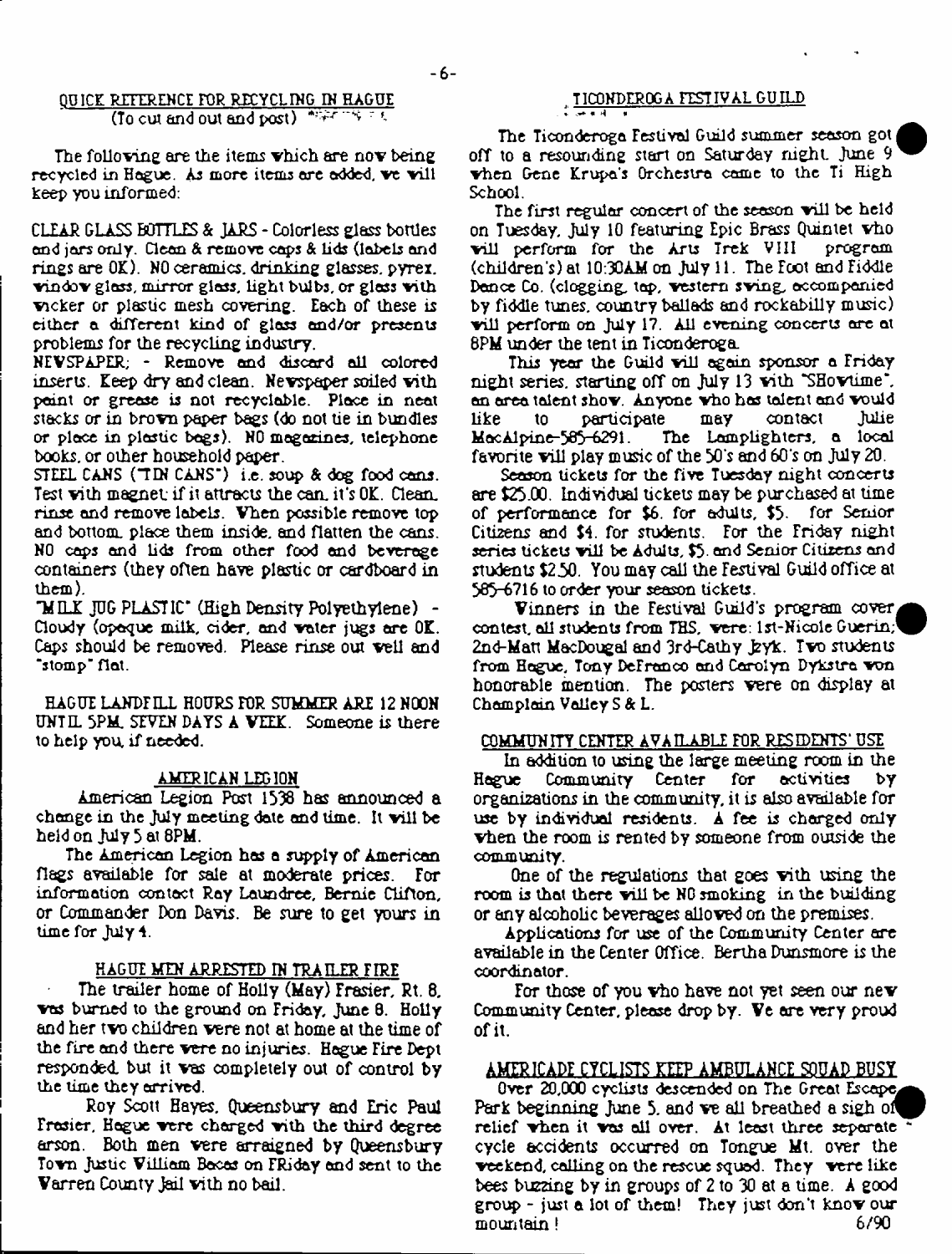## -SQUHD1NGS

- A boy, Roderick George , to John end LouAnne Geer on April 23, 1990. Very proud grandparents ere Rod arid Nor me Geer, Glenviev, IL and forest Bey.

DIED -Robert Rgpkeme, 60, Ramsey, NJ and Hague, on nay 18 In Ramsey after a year's battle vith cancer. He is survived by his vife Bette, children end grandchildren.

KATHLEEN CRABBS, daughter of Cept. and Mrs. E. H. Crabbs, Jr., Fredericksburg, YA and Hague, and granddaughter of Mrs. E. H. Crabbs, Hague, graduated cum taude from Randolph-Macon University on May 27 with a BA. degree tn English and History.. She vas inducted into Phi Beta Kappa on April 20.

LISA COBB, daughter of Mr. & Mrs. William Cobb, Hague, vas granted a \$20 evard for Achievement in the Performing Arts bu the Essex County Arts Council.

SEAN KETHER AMANN, son of Mr & Mrs Thomas DeGraff and grandson of Mr & Mrs. Erv DeGraff, Hague, has been yarned to the Dean's List for the fall semester at RPI.

#### TH3 FIFTH MARKING PERIOD HONOR ROLL

The folloving students from Hogue have been listed on Ticonderoga High School Honor Roll for the fifth marking period:

First Honors: TREYA BRAISTED, ELIZABETH DeFRANCO, TONY DeFRANCO, CAROLINE DYKSTRA, AMY ROSS, MICHELLE WATERS

Second Honors: RICHARD COBB, TIEAH GAUTREAU, KRISTY PORTER, YICKI WATERS, KELLY YAW. CONGRATULATIONS - KEEP UP THE GOOD W0RK1

#### **THE MA5TERSINGERS IN CONCERT**

The Masterslngers, the greater dens Falls area community chorus, will present their Spring concert on June 17 at 4PM at Christ Church, UM, 54 Bey St., Glens Falls.

Conductor Thomas Booth has planned a truly "Pops" concert entitled:" 10 x 10' - Ten Decades of American Popular Song, featuring at least tvo songs from each decade for the last 100 yaars. According to Booth, these songs will provide an outline for a mini-history. lesson on the evolution of popular music in this country from the early days of Tin Pan Alley right up to the present.

Booth, who will also narrate the program, hes arranged eight of the 24 songs to be presented and will as usual be at the keyboard. There is a suggested donetion for this concert of \$7.00 for adults and \$5.00 for seniors and students.

#### Tl HISTORICAL SOCIETY ART SHOW

Don't miss the opportunity to sea the art ehov featuring Ticonderoga area artists at the Hancock house through June 30. Hours are from t OAM-4PM. Tvo Hogue artists are shoving some of their vorks - Shlrleg Smith and Beatrice Frasier. It Is a beautiful exhibit and a vonderful vey to shovcase local talent.

Other exhibits will be forthcoming. The art gallery at the Hancock house 1s certainly a plus for this area and the Ticonderoga Historical Society should be congratulated for its foresight 1n establishing a gallery in its building.

The Hancock House is open daily until October from 10AM to 4PM,

| One of our readers<br>suggested that we publish<br>a copy of the HYFD pledge.              | HACUE VOLUNTEER FIRE DEPT., INC.<br>HACUE, NY 12836 |                                                    |  |       |              |
|--------------------------------------------------------------------------------------------|-----------------------------------------------------|----------------------------------------------------|--|-------|--------------|
| card. Most of you may<br>have received these cards                                         | Ambulance; as follows:                              | YES! I will make a pledge to help pay for the new  |  |       |              |
| in the med, but just in<br>case you haven't (or lost<br>$(t)$ , here is an                 | AMOUNT:                                             | <b>PER YEAR:</b>                                   |  | FOIS: | <b>TEARS</b> |
| opportunity to cut this<br>age out and mail it to<br>$km$ . They will be most<br>grataful. |                                                     | My tax deductible check for \$ _______is enclosed. |  |       |              |
|                                                                                            |                                                     | THANK YOU FOR YOUR ONCOING SUPPORT!                |  |       |              |